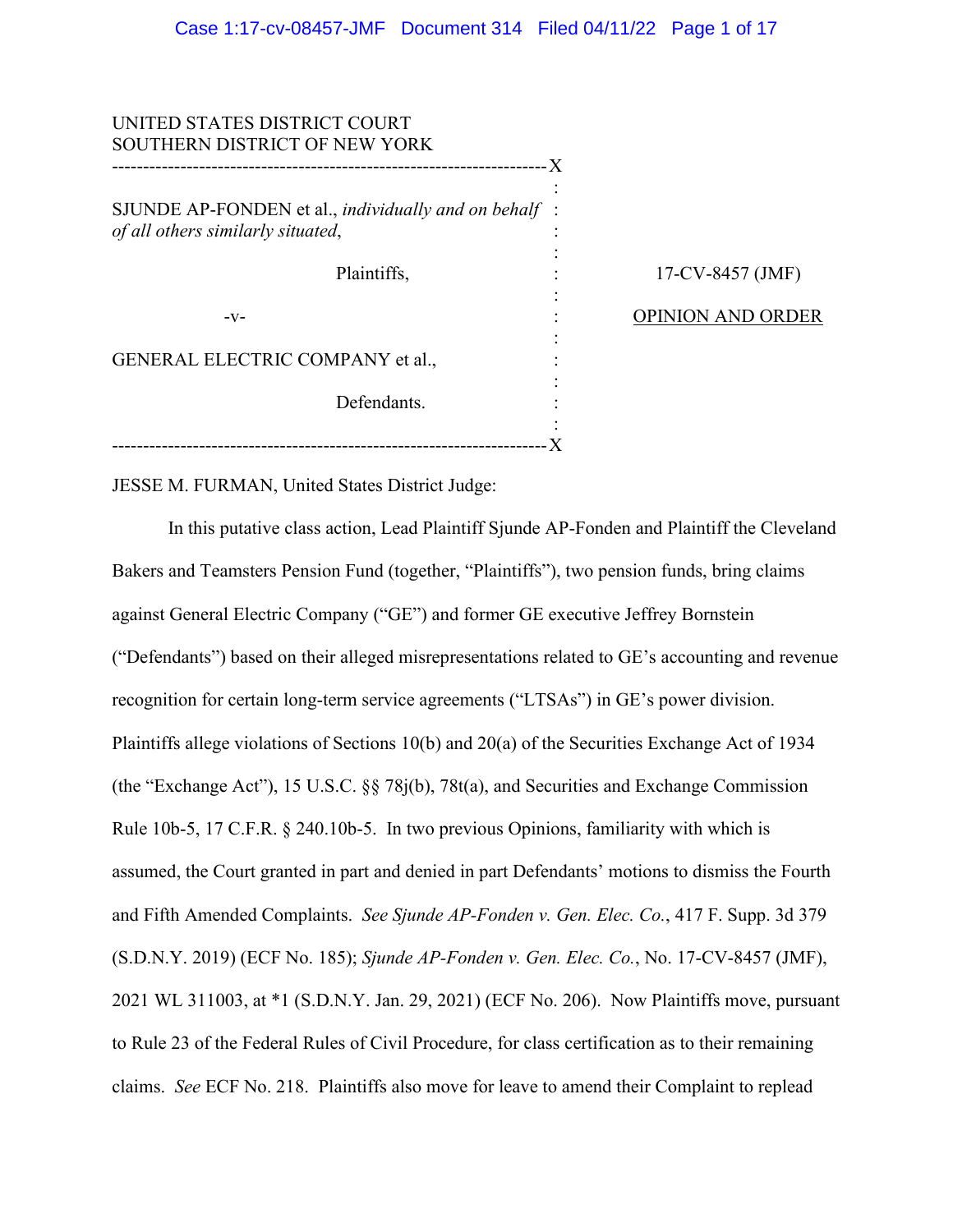# Case 1:17-cv-08457-JMF Document 314 Filed 04/11/22 Page 2 of 17

one of their previously dismissed claims. *See* ECF No. 278. For the reasons that follow, the Court grants both of Plaintiffs' motions.

#### **BACKGROUND**

The Court assumes familiarity with its prior Opinions and will summarize the relevant background only briefly. Except where otherwise noted, the following background is drawn from the Fifth Amended Complaint. *See* ECF No. 191 ("5AC").

Plaintiffs' remaining claims relate to GE Power's factoring of LTSA revenues to GE Capital to improve its cash flow metrics. *Id.* ¶ 5. In particular, Plaintiffs contend that, as the use of traditional power sources waned in the years following the 2008 financial crisis, GE Power's sales of turbines, and its customers' use of those turbines, decreased, driving down its earnings from LTSAs for the equipment. *Id.* ¶¶ 340, 344-46, 352. To generate revenue during the downturn, GE renegotiated its existing LTSAs to yield a higher average profit margin. *See id.* ¶¶ 22, 336-38. These renegotiated contracts came at a price, generating short-term revenue through catch-up adjustments, but actually cutting into GE's long-term profits. *See id.* ¶¶ 363- 64, 366-67. Moreover, because cumulative catch-up adjustments produced revenues in a single reported period, but did not necessarily produce cash, a gulf formed between GE's revenue and its cash on hand. *Id.* ¶¶ 23, 366, 386. To address this cash flow problem and to mask the growing disparity, GE began to "factor[]" the payment streams (or "receivables") — that is, to "monetize" customers' not-yet-due-payments by selling the receivables to outside parties or to GE Capital in exchange for cash. *Id.* ¶¶ 393-95, 398. GE Power's management led a "global" effort to factor "everything," including LTSAs. *Id.* ¶¶ 400, 402-03. Given the finite number of LTSAs and the dwindling number of new LTSAs that GE was signing, however, GE would eventually run out of contracts to factor in exchange for cash. *See id.* ¶ 401. Plaintiffs allege that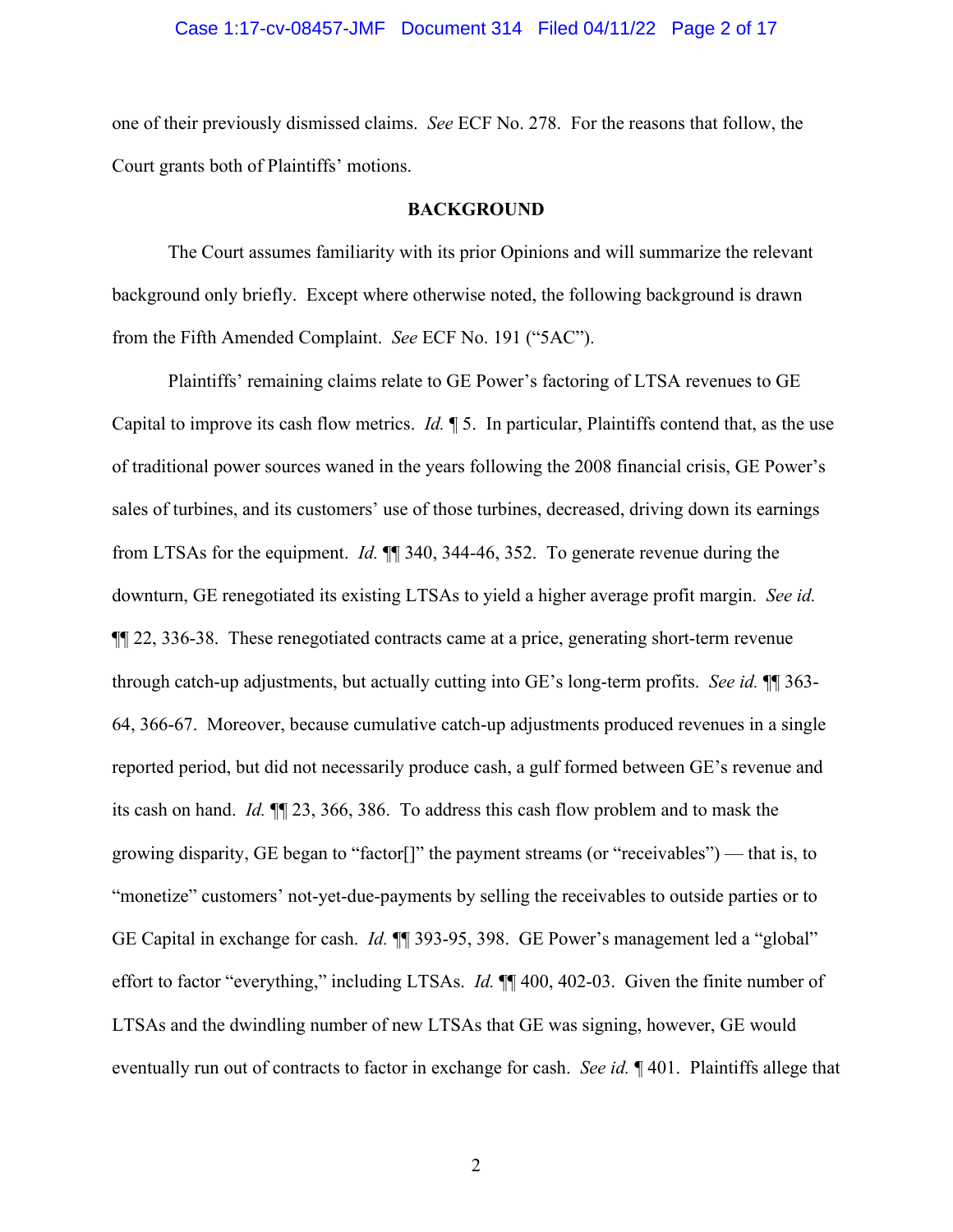#### Case 1:17-cv-08457-JMF Document 314 Filed 04/11/22 Page 3 of 17

a series of corrective disclosures revealing GE's reliance on factoring between April 21, 2017, and January 24, 2018, caused "GE's stock [to] f[a]ll precipitously." *Id*. ¶ 447.

A putative class action against GE and Bornstein (among others) was filed in November 2017. ECF No. 1. Following consolidation and motion practice, Sjunde AP-Fonden was appointed as Lead Plaintiff, with the Cleveland Bakers and Teamsters Pension Fund proceeding individually, and all but two of Plaintiffs' claims were dismissed with prejudice. *See* ECF No. 139; *Sjunde AP-Fonden*, 417 F. Supp. 3d 379; *Sjunde AP-Fonden*, 2021 WL 311003. Plaintiffs' first remaining claim is that, in violation Item 303 of Regulation S-K, GE's financial statements during the alleged Class Period (March 2, 2015, to January 23, 2018) "failed to disclose that GE Power generated cash by monetizing receivables through extensive factoring of LTSAs." 417 F. Supp. 3d at 408 (internal quotation marks omitted) (cleaned up); *see also* 5AC ¶¶ 421-25. Plaintiffs' second claim is that GE's 2016 Form 10-K materially misled investors by stating that, "[i]n order to manage credit exposure, the Company sells additional current receivables to third parties." 5AC  $\P$  426-28. As the Court previously explained, "a reasonable investor could read" that statement and "conclude that GE factored LTSA receivables *only* to reduce its credit exposure while, in reality . . . GE was also factoring to shore up its dwindling cash flow and mask the growing gap between contract assets and actual cash being generated in the Industrials group, including from LTSAs." 417 F. Supp. 3d at 413.

Plaintiffs now move to certify a class of "all persons and entities that purchased or acquired GE common stock between March 2, 2015 and January 23, 2018, inclusive . . . and were damaged thereby." ECF No. 219 ("Pls.' Cert. Mem."), at 1.<sup>1</sup> After Plaintiffs' certification

<sup>&</sup>lt;sup>1</sup> Excluded from Plaintiffs' proposed class are: "(a) Defendants; (b) GE's subsidiaries and affiliates; (c) any officer, director, or controlling person of GE, and members of the immediate families of such persons; (d) any entity in which any Defendant has a controlling interest; (e)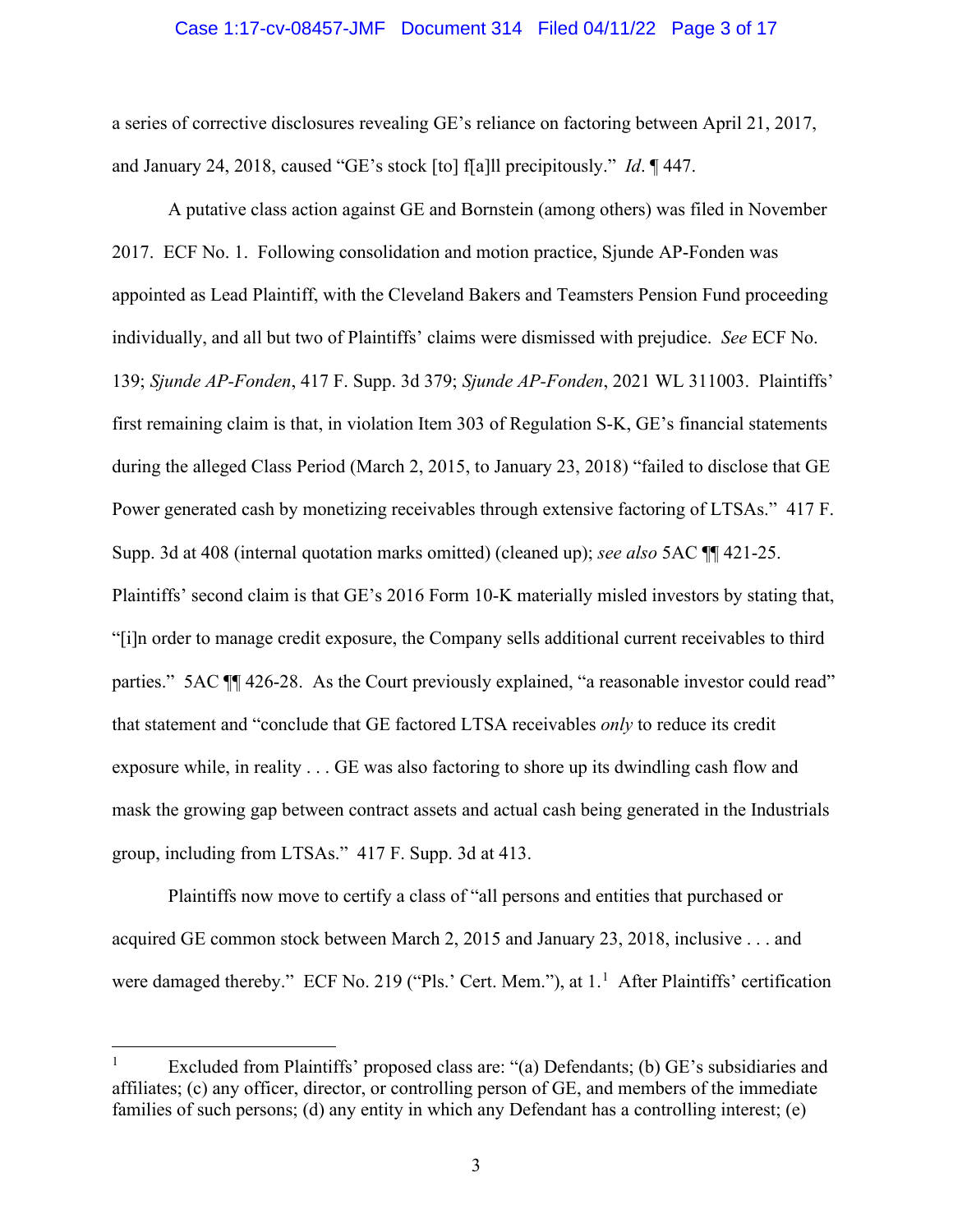# Case 1:17-cv-08457-JMF Document 314 Filed 04/11/22 Page 4 of 17

motion was filed, Kevin Mahar and Mitchell West, the named plaintiffs in a class action pending against GE, Bornstein, other former GE employees, and KPMG LLP in New York state court ("Intervenors"), were granted leave to intervene for the limited purpose of partially opposing Plaintiffs' motion for class certification. *See* ECF No. 256. They ask that their state court claims pursuant to Sections 11, 12(a)(2), and 15 of the Securities Act of 1933 (the "Securities Act"), currently stayed pending resolution of this case, be carved out of the definition of any certified class. *See* ECF No. 247; ECF No. 248-1 ("Intervenors' Mem."), at 3-4.

Finally, after the class certification motion was fully briefed, Plaintiffs filed a motion to amend their complaint and a proposed Sixth Amended Complaint. *See* ECF No. 280 ("Pls.' Amend. Mem."); ECF No. 280-1 ("Proposed 6AC"). Specifically, Plaintiffs seek to replead, based on evidence obtained during discovery, a claim that, during a January 20, 2017 conference call, Bornstein materially misled investors when he stated that:

For the total year, factoring with GE Capital was a \$1.6 billion change for the year. It was \$1.7 billion last year, so actually year-to-year it was \$100 million less of a benefit in the year between what we did with GE Capital around factoring. And in the fourth quarter importantly, and you see it because our receivables improved \$500 million, is from the third to fourth quarter of 2015, the benefit was \$2.3 billion, the benefit going from this past third quarter to this quarter was \$700 million. So it was actually down \$1.6 billion year-to-year between third and fourth quarter each of those years. So there's very good underlying performance here. It's not just about, it's actually very little to do with GE Capital factoring.

Proposed 6AC ¶ 577-8. The Court previously dismissed Plaintiffs' claim that this statement was misleading, concluding that Bornstein's "simultaneous disclosure of the actual factored dollar amounts in 4Q 2015 and 2016 in the very same statement . . . undercuts any inference that he

Defendants' directors' and officers' liability insurance carriers, and any affiliates or subsidiaries thereof; and (f) the legal representatives, heirs, successors, and assigns of any such excluded party." *See* Pls.' Cert. Mem. 1 n.2.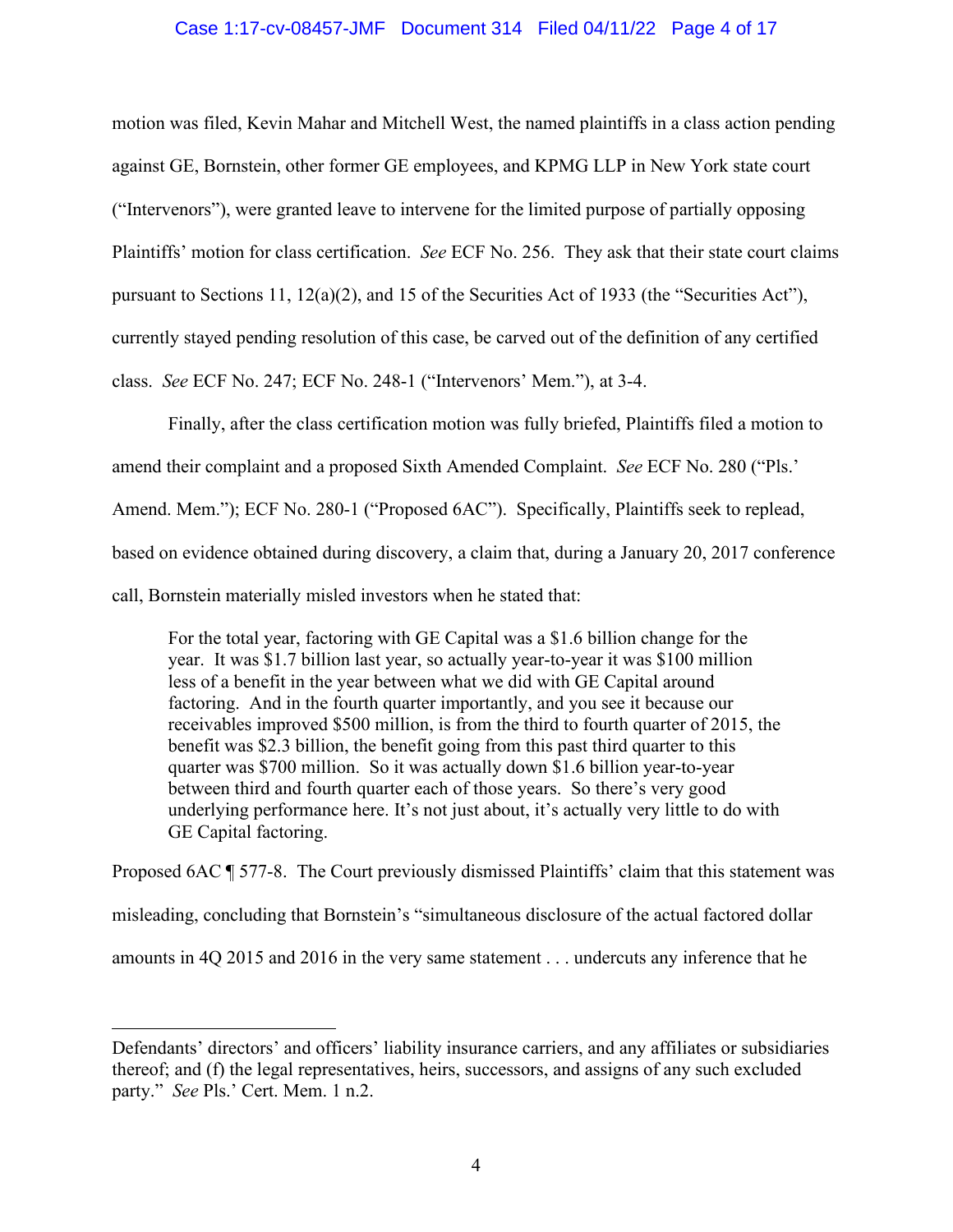# Case 1:17-cv-08457-JMF Document 314 Filed 04/11/22 Page 5 of 17

intended to deceive investors or was reckless regarding the risk that they might be misled." *Sjunde AP-Fonden*, 417 F. Supp. 3d at 414; *accord Sjunde AP-Fonden*, 2021 WL 311003, at \*12. Plaintiffs now allege that the statement is misleading because "Bornstein knew that GE had generated approximately \$4.2 billion in Industrial [cash flow from operating activities] in 2016 by factoring receivables to GE Capital, including \$3 billion in the fourth quarter of 2016 alone" and that "GE Power had vastly expanded its factoring programs in 2016." Proposed 6AC ¶ 579.

# **MOTION FOR CLASS CERTIFICATION**

The Court begins with Plaintiffs' motion for class certification. A party seeking class certification must first show, by a preponderance of the evidence, that the requirements of Rule  $23(a)$  — namely, numerosity, commonality, typicality, and adequacy of representation — are satisfied. *See Wal-Mart Stores, Inc. v. Dukes*, 564 U.S. 338, 350 (2011); *Johnson v. Nextel Commc'ns Inc.*, 780 F.3d 128, 137 (2d Cir. 2015). If it does so, the moving party must also demonstrate that the proposed class fits within Rule 23(b). *See, e.g.*, *Roach v. T.L. Cannon Corp.*, 778 F.3d 401, 405 (2d Cir. 2015). Here, Plaintiffs rely on Rule 23(b)(3), *see* Pls.' Cert. Mem. 3, which requires them to show that (1) "questions of law or fact common to class members predominate over any questions affecting only individual members," and (2) "a class action is superior to other available methods for fairly and efficiently adjudicating the controversy," Fed. R. Civ. P. 23(b)(3). In evaluating whether these requirements are met, a court may consider merits issues. *See, e.g., Levitt v. J.P. Morgan Sec., Inc.*, 710 F.3d 454, 465 (2d Cir. 2013). Nevertheless, a district judge "should not assess any aspect of the merits unrelated to a Rule 23 requirement*.*" *In re Initial Pub. Offerings Sec. Litig.*, 471 F.3d 24, 41 (2d Cir. 2006). In other words, "Rule 23 grants courts no license to engage in free-ranging merits inquiries at the certification stage. Merits questions may be considered to the extent — but only to the extent —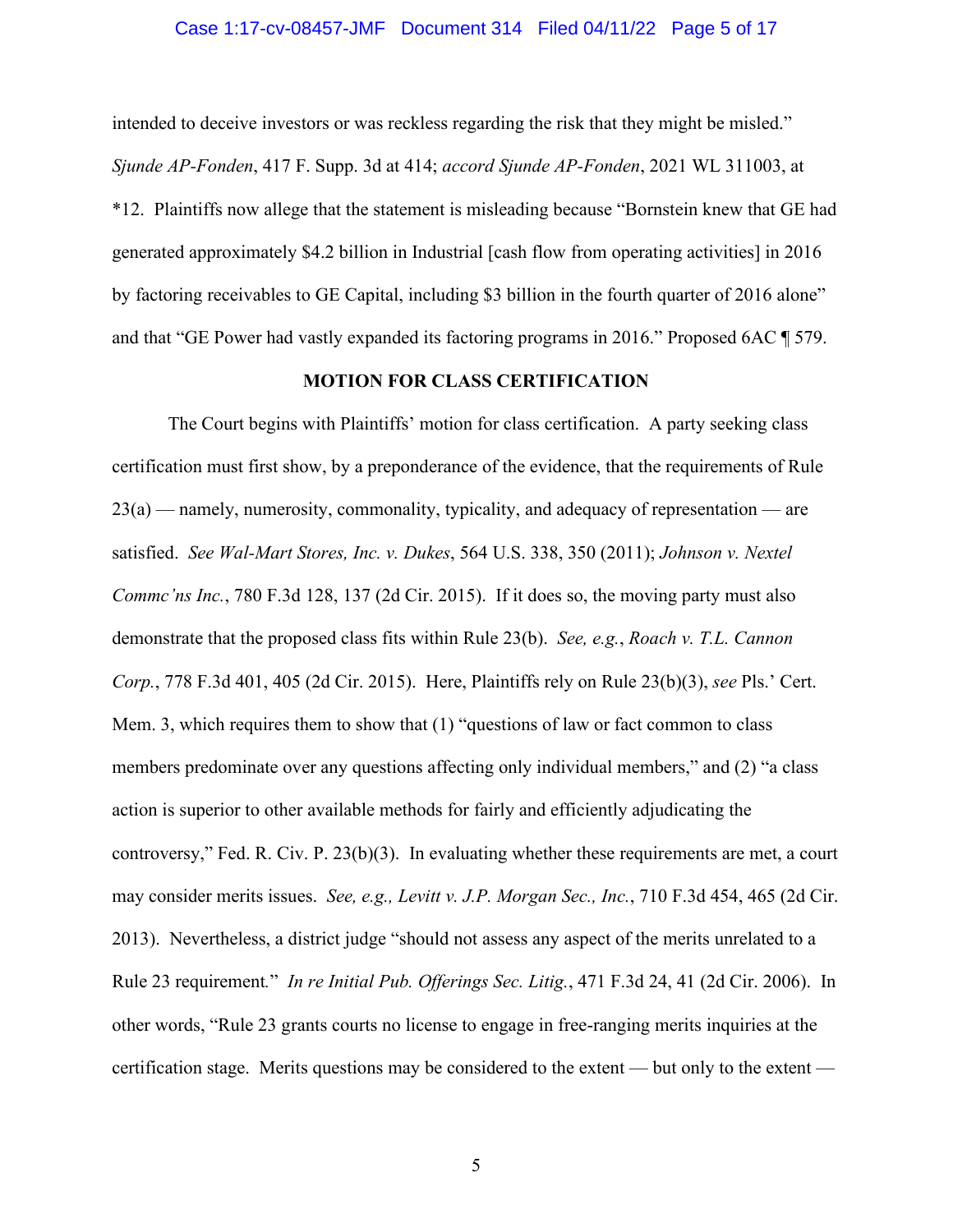#### Case 1:17-cv-08457-JMF Document 314 Filed 04/11/22 Page 6 of 17

that they are relevant to determining whether the Rule 23 prerequisites for class certification are satisfied." *Amgen Inc. v. Conn. Ret. Plans & Tr. Funds*, 568 U.S. 455, 466 (2013).

In this case, there is no dispute — and rightly so — with respect to most of the applicable Rule 23(a) and (b) requirements. Indeed, Defendants' only argument against class certification is that Plaintiffs cannot represent the class because there are conflicts between Plaintiffs and absent class members who purchased GE securities at different times during the proposed class period. See ECF No. 245 ("Defs.' Cert. Opp'n"), at 15-19.<sup>2</sup> Defendants also take issue with the definition of the Class Period, arguing that it should begin later (on February 29, 2016) and end earlier (on April 21, 2017) than Plaintiffs propose. *Id.* at 9-15. Finally, Intervenors — who are pursuing claims against GE and Bornstein (among others) in a New York state court class action — purport to oppose class certification on the ground that their Securities Act claims may be subsumed in Plaintiffs' proposed class definition. Intervenors' Mem. at 1-2. The Court will address each of these issues in turn.

First, Defendants' argument that Plaintiffs cannot represent the class because class members purchased securities at different times, including after one alleged misrepresentation but before another, or after a partial corrective disclosure, Defs.' Cert. Opp'n 15-19, is wholly unpersuasive. "Courts have . . . repeatedly recognized that putative intra-class conflicts relating to the times at which particular class members purchased their securities, and which could potentially motivate different class members to argue that the securities were relatively more or less inflated at different time periods, relate to damages and do not warrant denial of class

<sup>2</sup> Defendants frame this as an issue of adequacy under Rule 23(a)(4), *see* Defs' Cert. Opp'n 15, but it is technically an issue of typicality under Rule 23(a)(3), *see, e.g.*, *Menaldi v. Och-Ziff Cap. Mgmt. Grp. LLC*, 328 F.R.D. 86, 91 (S.D.N.Y. 2018) (explaining that "[t]ypicality focuses on the lead plaintiff" whereas "adequacy focuses on class counsel").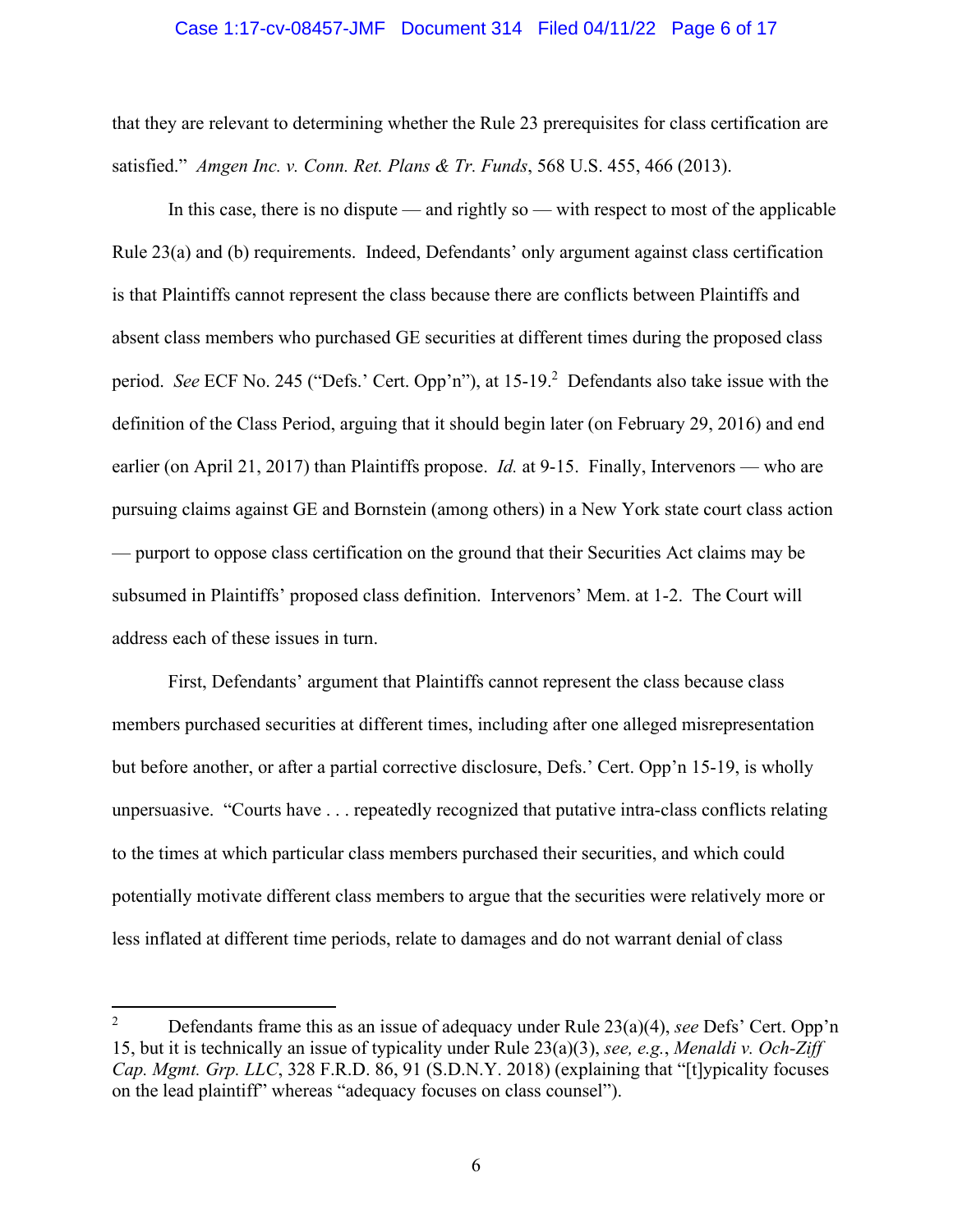certification." *In re Alstom SA Sec. Litig.*, 253 F.R.D. 266, 277 (S.D.N.Y. 2008); *see also In re Facebook, Inc., IPO Sec. & Derivative Litig.*, 312 F.R.D. 332, 345 (S.D.N.Y. 2015) (holding that a "purported conflict" based on the timing of securities purchases was "speculative as to adequacy at this stage and thus not grounds to defeat certification"). The same is true where some plaintiffs purchased securities after the first of several alleged partial corrective disclosures. *See Pirnik v. Fiat Chrysler Autos., N.V.*, 327 F.R.D. 38, 43 n.2 (S.D.N.Y. 2018) (holding that the objection that the plaintiff is atypical because he purchased additional shares after a partial corrective disclosure was "without merit because [the plaintiff's] purchase was before the final corrective disclosure"). Notably, Defendants do not cite a single case in which such a purported conflict precluded class certification. Thus, the argument must be and is rejected.

As noted, Defendants' only other objection relates to the definition of the Class Period. Plaintiffs propose a Class Period beginning on March 2, 2015, the first trading day after GE filed its Form 10-K for 2014. Pls.' Cert. Mem. 1; ECF No. 273 ("Pls.' Cert. Reply"), at 2. Defendants argue that the class period should begin later, Defs.' Cert. Opp'n 9-10, because Plaintiffs' earliest remaining claim is that GE failed to disclose a trend of factoring LTSA receivables "from 2015 on" and, thus, the first omission occurred in GE's 10-K for 2015, *Sjunde AP-Fonden*, 2021 WL 311003, at \*11. The Court agrees with Defendants. *See* 5AC ¶ 394 (alleging that GE set up a task force "beginning in 2015"); *id.* ¶ 401 (alleging GE was "monetizing customers' future payments as often as possible in 2016"). Indeed, the Court has already said as much. *See Sjunde AP-Fonden*, 417 F. Supp. 3d at 409 n.22 ("[I]t is doubtful that the Complaint supports such a claim for fraud as to GE's Class Period filings prior to the Form [1]0-K for 2015."). And Plaintiffs offer no justification for beginning the Class Period with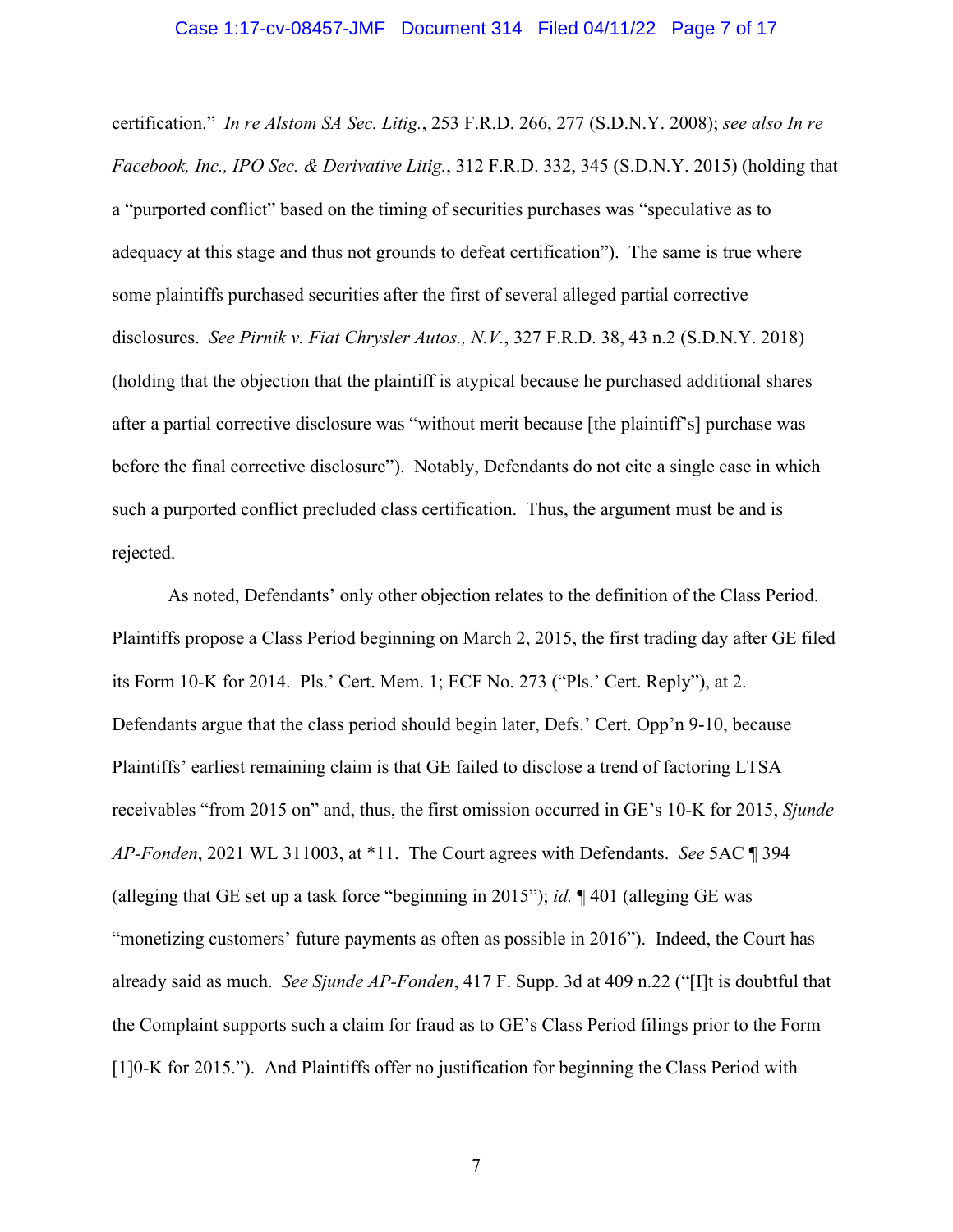# Case 1:17-cv-08457-JMF Document 314 Filed 04/11/22 Page 8 of 17

GE's financial reporting for *2014*, as they propose. *See* Pls.' Cert. Reply 11-12. Accordingly, the Class Period shall begin on February 29, 2016, the first trading day after GE's Form 10-K for 2015 was filed. Defs.' Cert. Opp'n 3.<sup>3</sup>

Defendants' argument that the Class Period should end on April 21, 2017, the date on which GE first announced negative \$1.6 billion in Industrial cash from operating activities ("CFOA"), Defs.' Cert. Opp'n 12, is less persuasive. Defendants contend that this first disclosure fully corrected any omission, Defs.' Cert. Opp'n 13-14, and that the Court should ignore the series of later corrective disclosures ending on January 24, 2018, alleged in the Complaint, 5AC ¶ 447. Defendants argue that Plaintiffs do not "plead anywhere in the 5AC that any alleged corrective disclosure after April 21, 2017 revealed anything new about the widespread factoring of LTSA receivables or otherwise corrected the alleged misstatement or omissions that were already corrected on April 21, 2017." Defs.' Cert. Opp'n 13. Not so. Plaintiffs allege that on January 24, 2018, GE disclosed that "it had 'been notified by the SEC that they are investigating . . . GE's revenue recognition and controls for long term-service agreements." 5AC ¶ 501. At this stage, no more is required. *See Menaldi v. Och-Ziff Capital Mgmt. Grp. LLC*, 328 F.R.D. 86, 100 (S.D.N.Y. 2018) (certifying a class ending on the final corrective disclosure date in the face of dispute over whether earlier disclosures fully corrected the misstatements); *In re Chi. Bridge & Iron Co. N.V. Sec. Litig.*, 2019 WL 5287980 at \*40 (S.D.N.Y. Oct. 18, 2019) (holding that the decision to shorten a class period "is appropriately left to trial or a motion for summary judgment," barring a "clear, unambiguous disclosure[]" leaving

<sup>&</sup>lt;sup>3</sup> Defendants further argue that the Class Period should not begin until May 5, 2016, the first trading day after GE filed its Form 10-Q for the first quarter of 2016. The Court is not persuaded by Defendants' argument because Plaintiffs allege that the trend in factoring began in 2015 and, thus, was omitted from the 2015 Form 10-K. *See* 5AC ¶¶ 394, 401.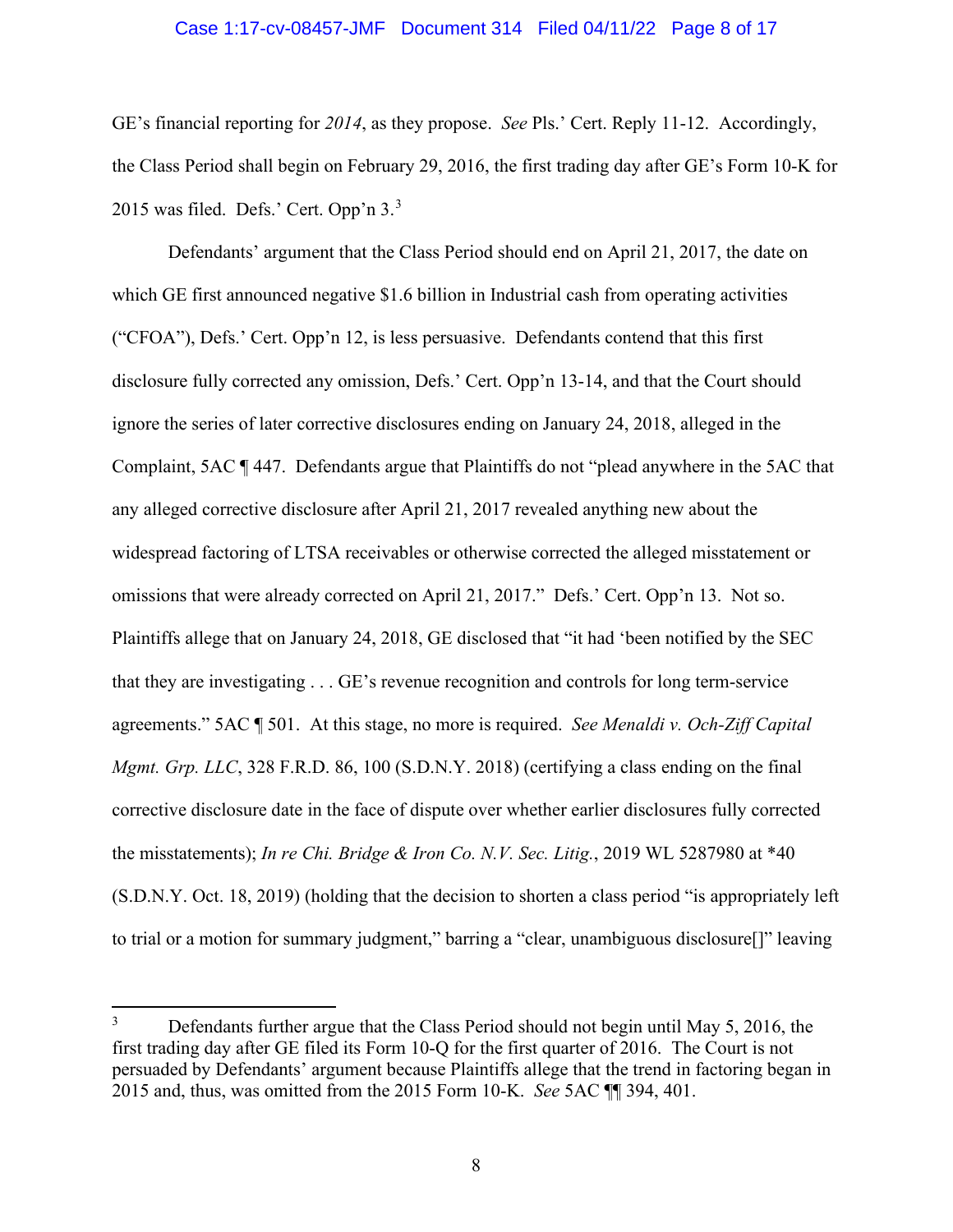## Case 1:17-cv-08457-JMF Document 314 Filed 04/11/22 Page 9 of 17

"no substantial doubt as to [its] curative effect"), *report and recommendation adopted in part*, 2020 WL 1329354 (S.D.N.Y. Mar. 23, 2020).

Finally, Intervenors raise an objection to class certification on the ground that their Securities Act claims may be subsumed by Plaintiffs' proposed class definition. Intervenors' Mem. 1-2. But they do not argue that certification is improper; instead, they contend that their state-court claims, which have not been pleaded by Plaintiffs, should be "carve[d]-out [of] the class definition." Intervenors' Mem. 1; *see also id.* at 12. Plaintiffs oppose their request on the ground that it should be raised, if at all, at the settlement stage. ECF No. 273 ("Pls.' Reply"), at 12-13.<sup>4</sup> The Court agrees. Intervenors do not argue that Lead Plaintiff is inadequate to represent their interests as to any Exchange Act claims or that there is any other basis to deny Plaintiffs' motion for class certification. *See* ECF No. 248-2 (Intervenors' proposed order, *granting* class certification). Instead, they ask the Court to speculate about the preclusive effect of a possible future settlement on their separate state-court claims. *See* Intervenors' Mem. 9 ("[D]efendants may later argue that class members who have Securities Act claims are bound by any judgment or settlement."). And they fail to cite to a single case in which a carve-out such as the one they propose was adopted at the certification stage. *See* Intervenors' Mem. 9 (citing cases addressing proposed settlements).<sup>5</sup> Intervenors' request is therefore denied.

<sup>&</sup>lt;sup>4</sup> Defendants also oppose Intervenors' request on the ground that they seek to recover twice for the same alleged harm — once here and once in the state-court action. *See* ECF No. 264, at 1. Because the Court concludes that Intervenors' request is without merit for other reasons, it need not and does not consider Defendants' argument.

<sup>5</sup> Intervenors attempt to rely on this Court's decision in *In re AXA Equitable Life Ins. Co. COI Litig.*, No. 16-CV-740 (JMF), 2020 WL 4694172 (S.D.N.Y. Aug. 13, 2020), but the situation there was different. In *AXA,* the Court sought to reserve only the rights of absent members of a nationwide class to pursue identical claims under the law of their home state. *Id.* at \*4-7.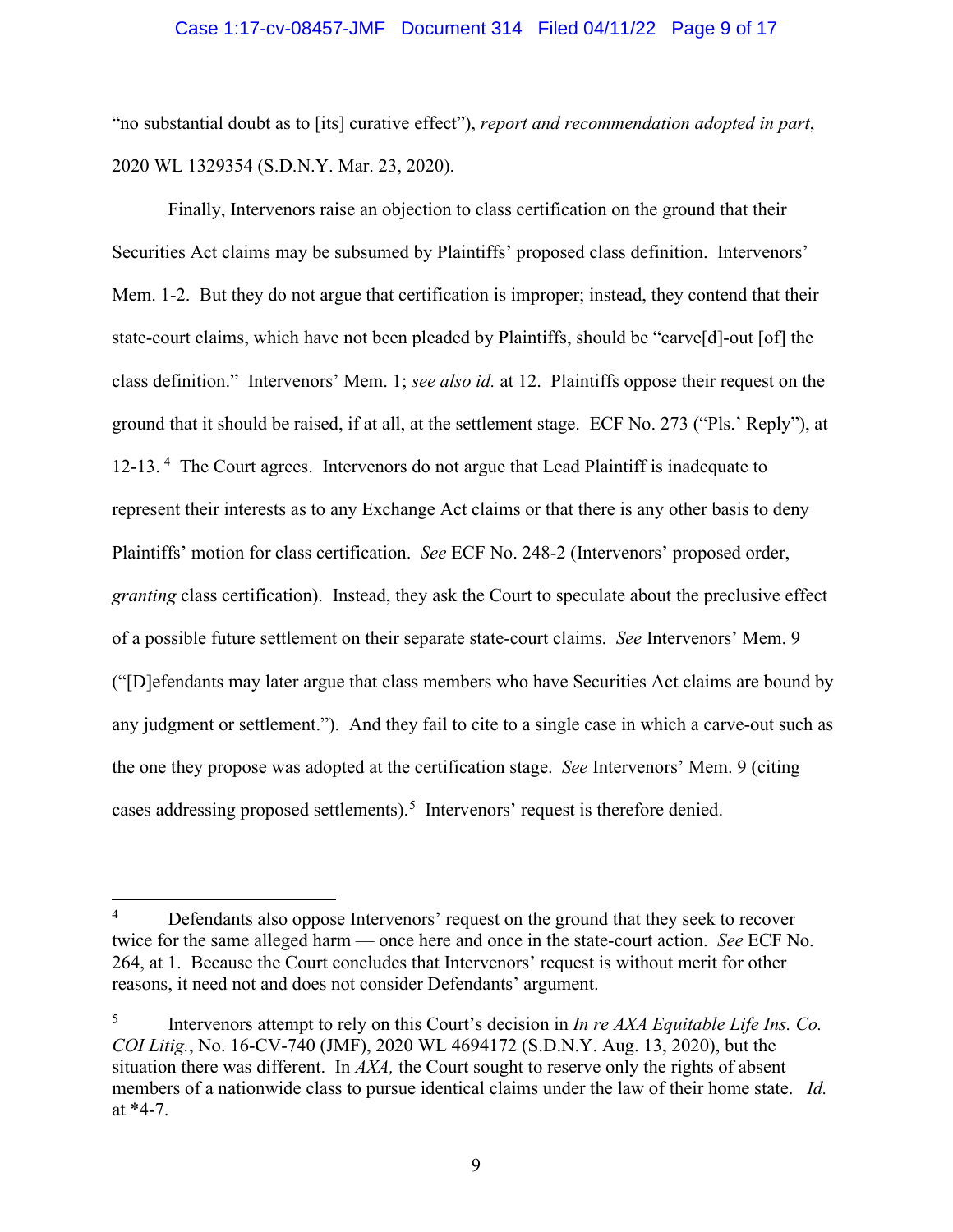For the foregoing reasons, Plaintiffs' motion for class certification is GRANTED, albeit with a modified Class Period of February 29, 2016, through January 23, 2018.

#### **MOTION FOR LEAVE TO AMEND**

As noted, Plaintiffs also move for leave to file a Sixth Amended Complaint. Under Rule 15 of the Federal Rules of Civil Procedure, "the court should freely give leave [to amend] when justice so requires." Fed. R. Civ. P.  $15(a)(2)$ . But "[w]here, as here, a scheduling order governs amendments to the complaint, the lenient standard under Rule 15(a) . . . must be balanced against the requirement under Rule 16(b) that the Court's scheduling order shall not be modified except upon a showing of good cause." *Holmes v. Grubman*, 568 F.3d 329, 334-35 (2d Cir. 2009) (internal quotation marks and citation omitted); *see* Fed. R. Civ. P. 16(b)(4) ("A schedule may be modified only for good cause and with the judge's consent."). "Whether good cause exists turns on the diligence of the moving party." *Holmes*, 568 F.3d at 335 (internal quotation marks omitted). Specifically, the moving party "must demonstrate that it has been diligent in its efforts to meet the Court's deadlines" and that, "despite its having exercised diligence, the applicable deadline could not have been reasonably met." *Sokol Holdings, Inc. v. BMB Munai, Inc.*, No. 05-CV-3749 (KMW) (DF), 2009 WL 2524611, at \*7 (S.D.N.Y. Aug. 14, 2009). "A party fails to show good cause when the proposed amendment rests on information that the party knew, or should have known, in advance of the deadline." *Perfect Pearl Co., Inc. v. Majestic Pearl & Stone, Inc.*, 889 F. Supp. 2d 453, 457 (S.D.N.Y. 2012) (internal quotation marks omitted).

Moreover, even under Rule 15, leave to amend may be denied "for such reasons as . . . futility of the amendment, and . . . the resulting prejudice to the opposing party." *Aetna Cas. & Sur. Co. v. Aniero Concrete Co.*, 404 F.3d 566, 603 (2d Cir.2005) (per curiam). The party opposing a motion to amend bears the burden of establishing that an amendment would be futile.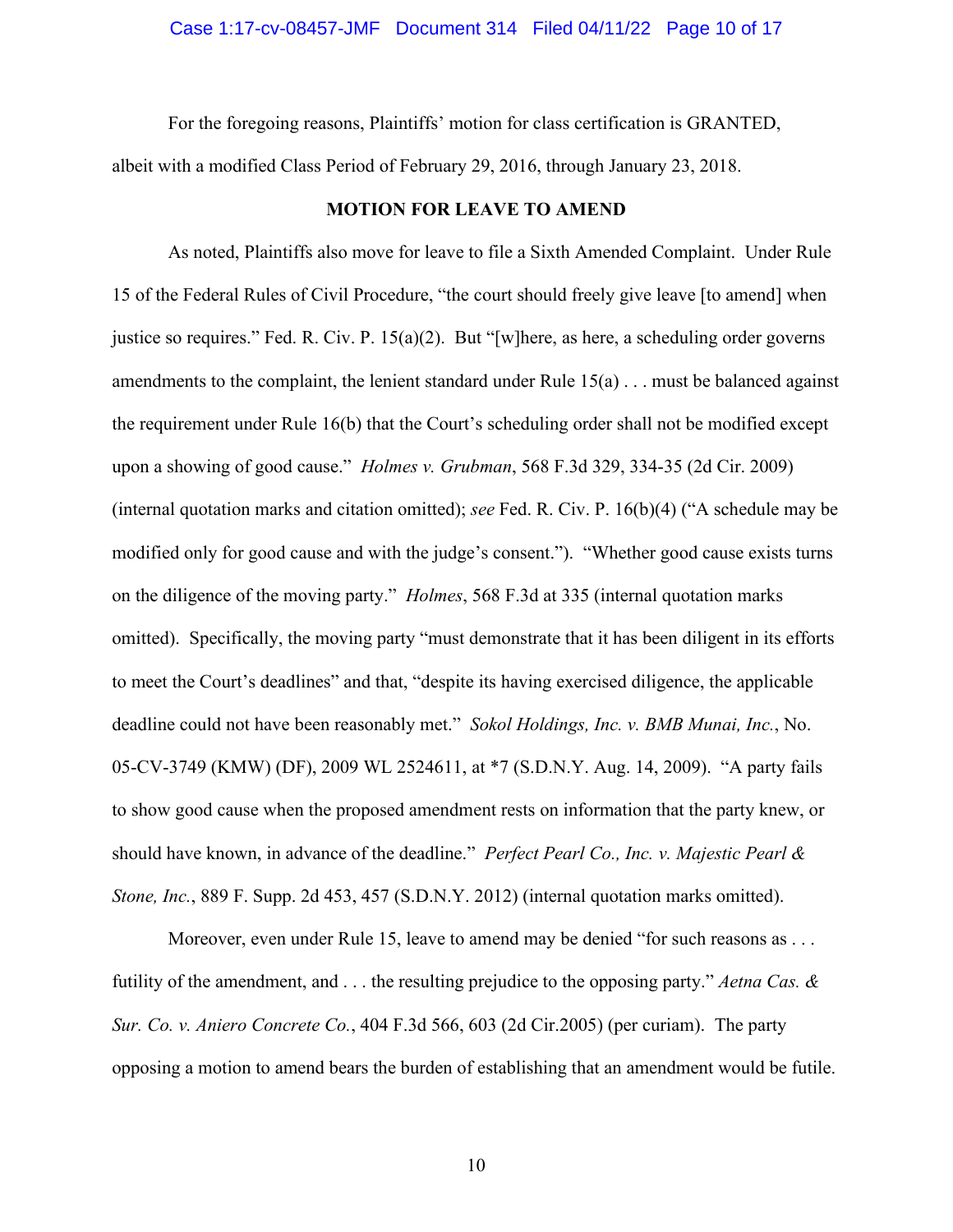*Ouedraogo v. A–1 Int'l Courier Serv., Inc.*, No. 12–CV–5651 (AJN), 2013 WL 3466810, at \*6 (S.D.N.Y. July 8, 2013). An amendment is not "futile" if it could withstand a motion to dismiss under Rule 12(b)(6). *See, e.g.*, *Anderson News, LLC v. Am. Media, Inc.*, 680 F.3d 162, 185 (2d Cir. 2012). Thus, a court must accept the facts alleged by the party seeking amendment as true and construe them in the light most favorable to that party. *Aetna*, 404 F.3d at 604. Finally, leave to amend "may properly be denied for . . . undue prejudice to the opposing party by virtue of allowance of the amendment." *Ruotolo v. City of New York*, 514 F.3d 184, 191 (2d Cir. 2008) (internal quotation marks omitted). "In gauging prejudice," courts should consider "whether an amendment would require the opponent to expend significant additional resources to conduct discovery and prepare for trial or significantly delay the resolution of the dispute." *Id.* (internal quotation marks omitted).

Applying these standards here, the Court concludes that Plaintiffs should be granted leave to amend. Plaintiffs seek to replead a claim that the Court has twice dismissed, to wit that, on a January 20, 2017 conference call, Bornstein materially misled investors by stating that factoring had provided "less of a benefit" to Industrial in 2015 than in 2016, when "Bornstein knew that GE had generated approximately \$4.2 billion in Industrial CFOA in 2016 by factoring receivables to GE Capital, including \$3 billion in the fourth quarter of 2016 alone," and that "GE Power had vastly expanded its factoring programs in 2016." Proposed 6AC ¶¶ 577-79. The Court previously dismissed this allegation on the ground that Bornstein's "simultaneous disclosure of the actual factored dollar amounts in 4Q 2015 and 2016 in the very same statement . . . undercut[] any inference that he intended to deceive investors or was reckless regarding the risk that they might be misled." *Sjunde AP-Fonden*, 417 F. Supp. 3d at 414. Relying on information revealed in discovery, Plaintiffs seek to replead the claim, adding that the "actual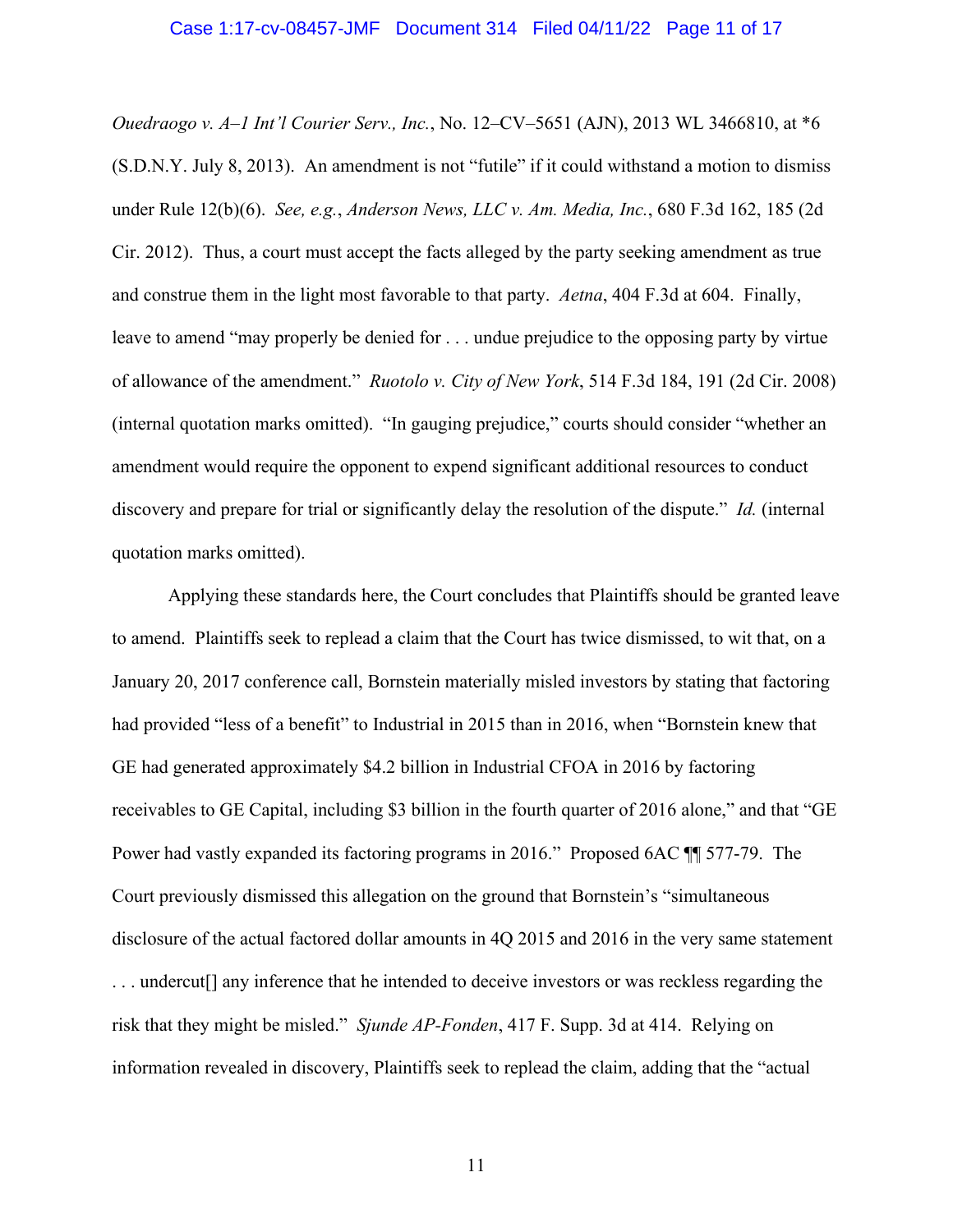## Case 1:17-cv-08457-JMF Document 314 Filed 04/11/22 Page 12 of 17

factored dollar amounts" disclosed by Bornstein were themselves misleading. Pls.' Amend. Mem. 2; *see* Proposed 6AC ¶ 580. Defendants oppose Plaintiffs' motion for leave to amend on three grounds: (1) that Plaintiffs fail to demonstrate "good cause" for their untimely amendment; (2) that the proposed amendment is futile; and (3) that the amendment would cause undue prejudice to Defendants. *See* ECF No. 298 ("Defs.' Amend. Opp'n"). The Court will address each argument in turn.

To begin with, Plaintiffs demonstrate good cause for their belated amendment, as required by Rule 16. The "primary consideration" in determining whether good cause exists is "whether the moving party can demonstrate diligence," *Kassner v. 2nd Ave. Delicatessen Inc.*, 496 F.3d 229, 244 (2d Cir. 2007), meaning the moving party "must show that, despite its having exercised diligence, the applicable deadline could not have been reasonably met," *Sokol*, 2009 WL 2524611, at  $*7$ . Here, Plaintiffs could not have successfully filed their proposed amendment before receiving the documents they received during fact discovery; indeed, they *tried* to plead the same claim without the benefit of discovery, and it was twice dismissed. *See Paradigm BioDevices, Inc. v. Centinel Spine, Inc.*, No. 11-CV-3489 (JMF), 2013 WL 1830416, at \*4 (S.D.N.Y. May 1, 2013) (finding good cause for an amendment at "the end of discovery" where the relevant claim had already been pleaded and dismissed). Defendants argue that Plaintiffs should have moved to amend *earlier* in the fact discovery process, but, as Defendants concede, some of the documents Plaintiffs on which rely were *produced* less than five months ago, Defs.' Amend. Opp'n 16. Given the complexity of Plaintiffs' allegations, the Court concludes that they acted with reasonable diligence in seeking to amend. *See Ambac Assurance Corp. v. EMC Mortg. Corp.*, No. 08-CV-9464 (RMB) (THK), 2010 WL 11595698, at \*6-7 (S.D.N.Y. Dec. 16, 2010) (finding good cause where a securities-fraud plaintiff "waited almost a year in some cases,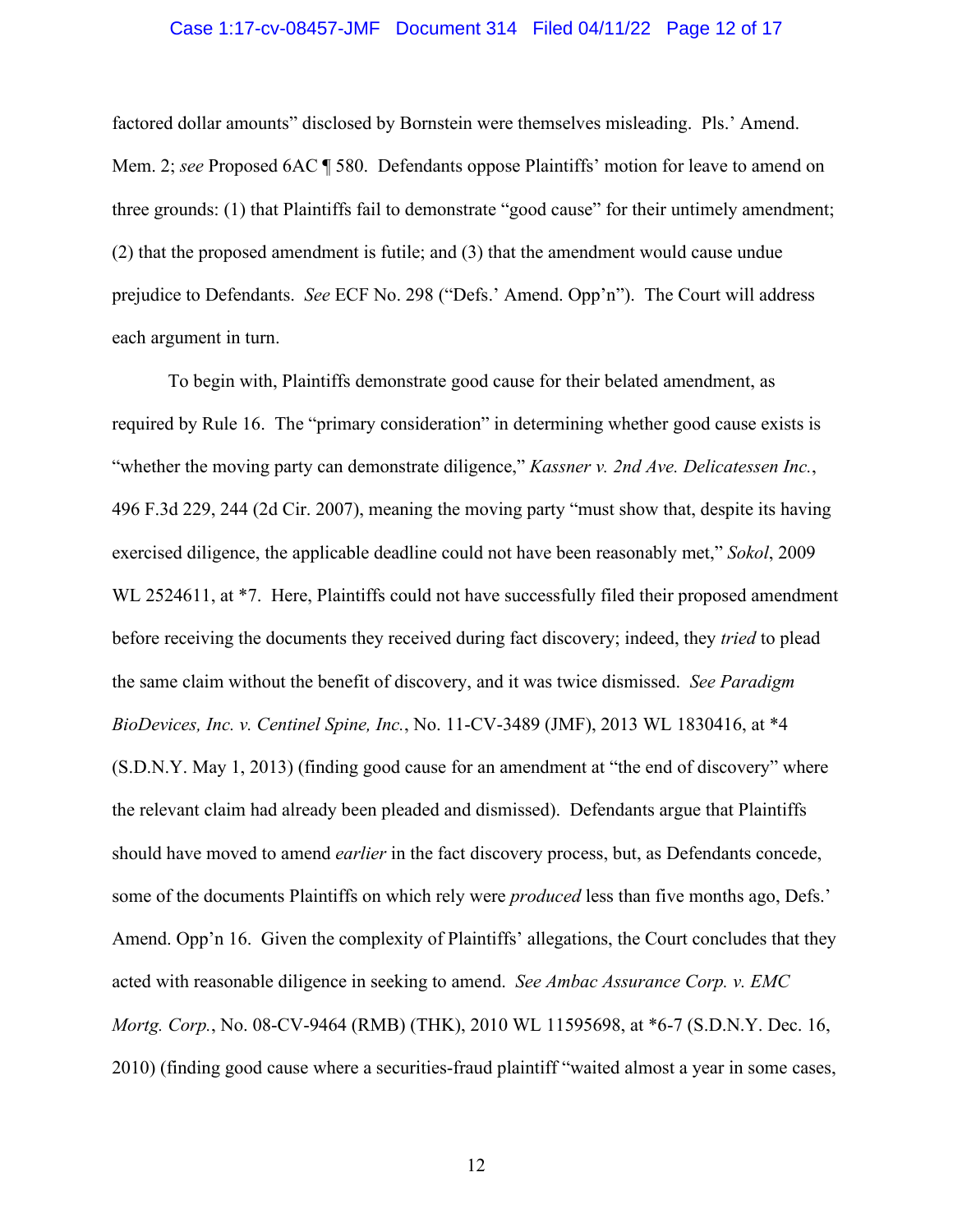# Case 1:17-cv-08457-JMF Document 314 Filed 04/11/22 Page 13 of 17

and in no case less than six months, after it obtained the relevant discovery" to move for amendment "in light of the enormous amount of discovery . . . , the heightened pleading standard for fraud claims, the evidence secured in discovery that forms the basis for the proposed amendments, and the absence of any tactical advantage obtained as a result of the delay"), *report and recommendation adopted in relevant part*, 2011 WL 566776, at \*2 (S.D.N.Y. Feb. 8, 2011); *Beastie Boys v. Monster Energy Co.*, 983 F. Supp. 2d 354, 361 (S.D.N.Y. 2014) (finding that plaintiffs acted with a sufficient "modicum of diligence" in moving to amend complaint nearly six months after discovery); *Enzymotec Ltd. v. NBTY, Inc.*, 754 F. Supp. 2d 527, 537 (E.D.N.Y. 2010) (holding that newly "discovered . . . facts underlying [the movant's] new cause of action . . . [are] sufficient to show diligence").

Turning to Rule 15, Defendants fail to show that Plaintiffs' proposed amendment would be futile. *See Ouedraogo*, 2013 WL 3466810, at \*6. Defendants advance two arguments, neither of which is persuasive. First, Defendants argue that Plaintiffs are simply mischaracterizing what Bornstein said and falsely claiming that Bornstein stated that the *total* factoring for 2016 was only \$1.6 billion — rather than the real number of more than \$20 billion — when in fact Bornstein said that the *increased* financial benefit of factoring from Q4 2015 to Q4 2016 was \$1.6 billion. Defs.' Amend. Opp'n 6, 10.<sup>6</sup> But that argument misrepresents Plaintiffs' proposed amendment. The proposed amended Complaint alleges that Bornstein misrepresented the *change* in factoring between 2015 and 2016, not the total amount of factoring. "Bornstein's

<sup>6</sup> To be sure, Plaintiffs do make some version of that argument in their briefing, although they argue that they are relying on a statement in *Defendants'* memorandum of law. *See* Pls.' Amend. Mem. 7; ECF No. 309 ("Pls.' Amend. Reply"), at 1-2. In any event, that allegation that Bornstein was misrepresenting the *total* amount of factoring for the year — is plainly an erroneous reading of his statement and does not appear in the proposed Sixth Amended Complaint.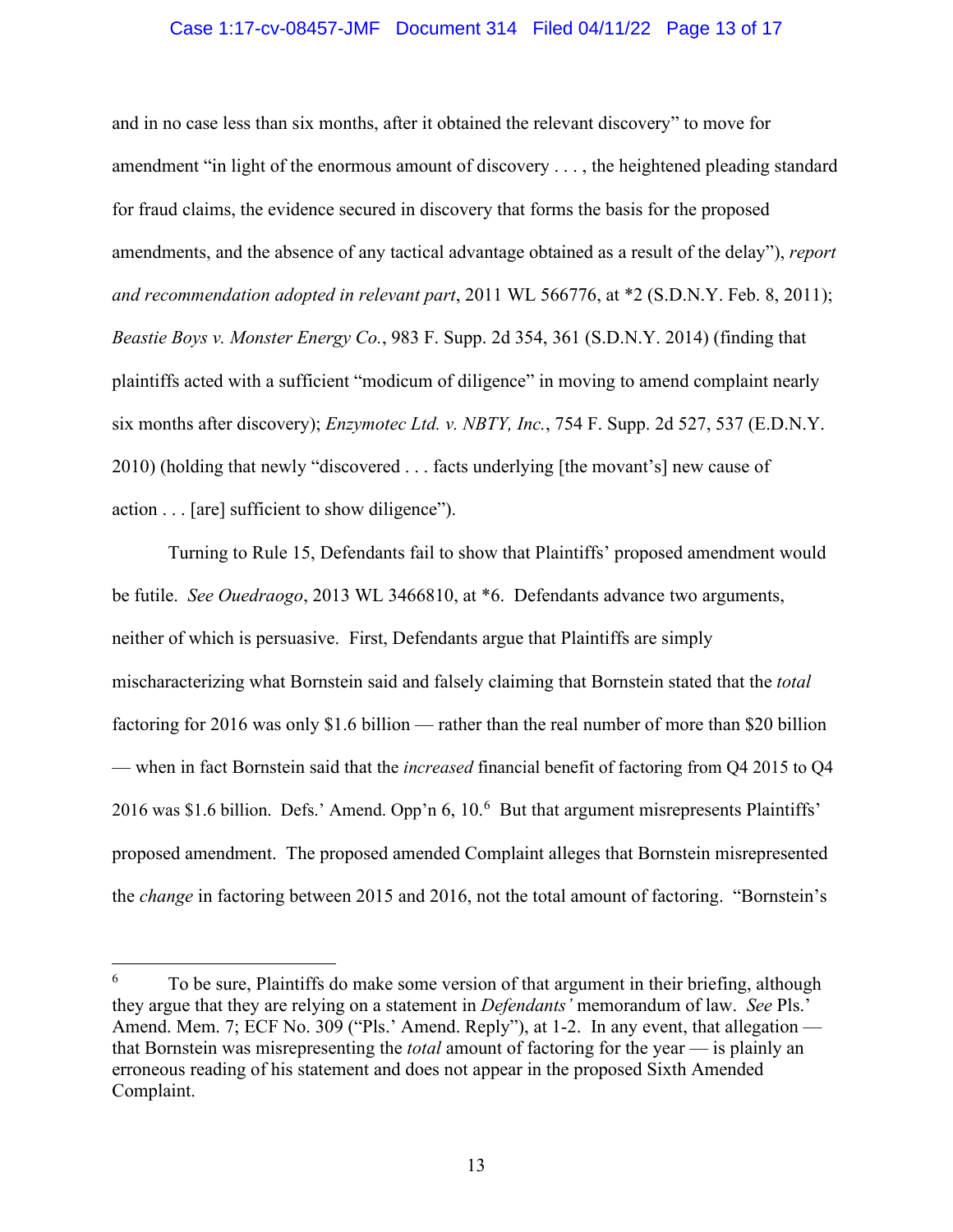## Case 1:17-cv-08457-JMF Document 314 Filed 04/11/22 Page 14 of 17

statements," the proposed amended Complaint alleges, "were materially false or misleading when made [because] . . . Bornstein knew that GE had generated approximately \$4.2 billion in Industrial CFOA in 2016 by factoring receivables to GE Capital, including \$3 billion in the fourth quarter of 2016 alone<sup>[</sup>, and] . . . that GE Power had vastly expanded its factoring programs in 2016." Proposed 6AC ¶ 579; *see also id.* ¶ 580(b) ("Bornstein's claim that factoring contributed \$1.6 billion to CFOA in 2016 as compared to \$1.7 billion in 2015 was materially false or misleading because factoring had actually contributed \$4.2 billion to GE's 2016 CFOA and had contributed approximately \$2.3 billion to Industrial CFOA in 2015."); Pls.' Amend. Mem. 3 (arguing that Bornstein's statement was an attempt to "conceal<sup>[]</sup> the extent of GE's factoring activity *and its outsized contribution to 2016 Industrial CFOA*" (emphasis added)).

Second, Defendants argue that Bornstein's statement was not fraudulent because Bornstein was relying on numbers given to him by GE employees prior to the call, *see* ECF No. 296-2 at 12,<sup>7</sup> and because GE's Form 10-K for 2015, published shortly after the call, reflected similar numbers, *see* ECF No. 295-5 at 4, Defs.' Amend. Opp'n 9-14. But Plaintiffs rebut both arguments with allegations "'giving rise to a strong inference that the defendant acted with the required state of mind.'" *Sjunde AP-Fonden*, 417 F. Supp. 3d at 390 (quoting *ATSI Commc'ns, Inc. v. Shaar Fund, Ltd.*, 493 F.3d 87, 99 (2d Cir. 2007)). With respect to the first document, Plaintiffs allege that, at a meeting on January 12, 2017 — that is, before the call — Bornstein was also "informed that the total amount of factoring transactions . . . exceeded \$20 billion for the year, which represented a significant increase from GE's 2015 balance of factored receivables" and that this factoring provided "over 40% of the total Industrial CFOA reported by

<sup>7</sup> Plaintiffs argue that the Court may not consider this document because it does not appear in the proposed Sixth Amended Complaint. Pls.' Amend. Reply 3. The Court need not and does not address that argument because Plaintiffs prevail either way.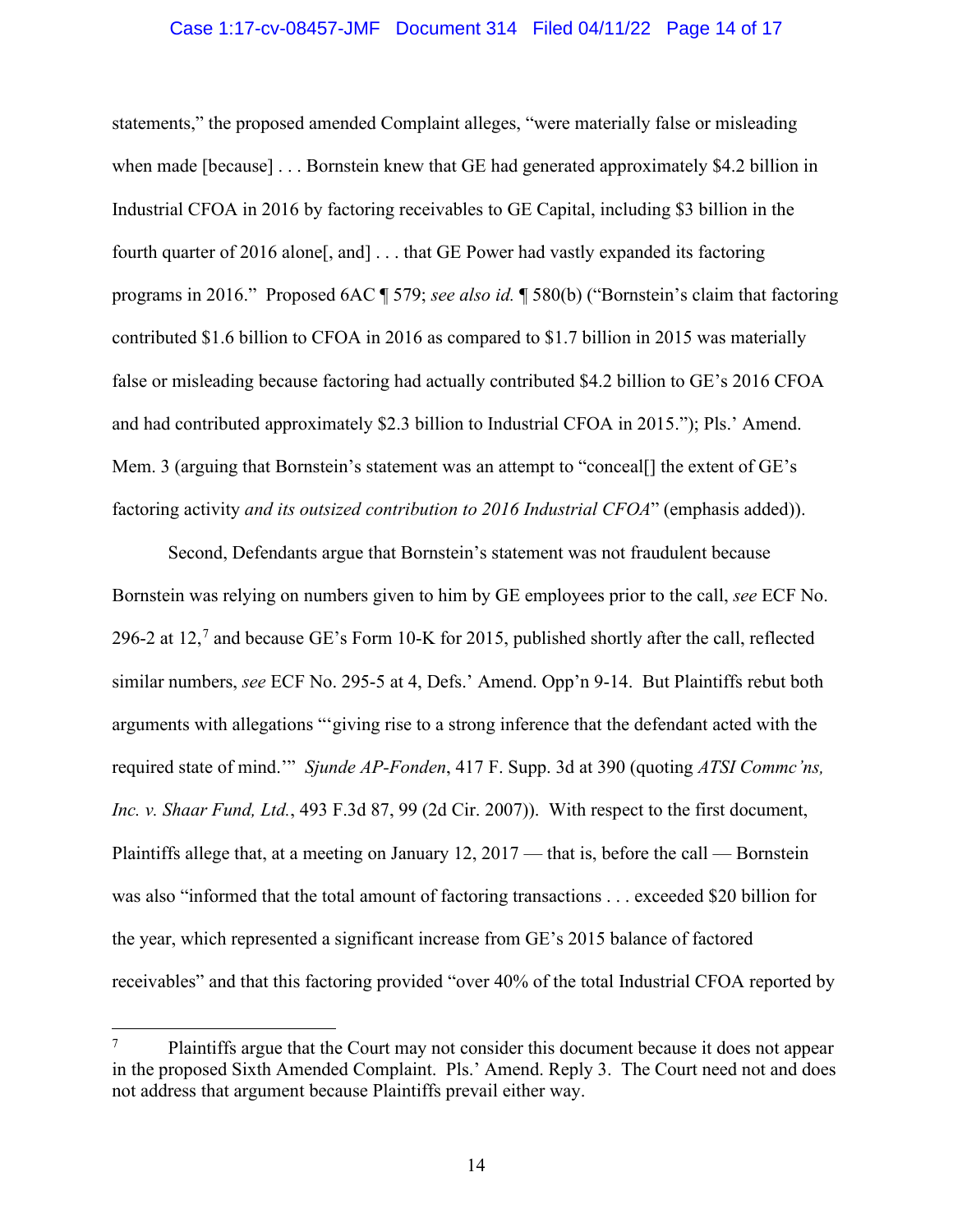GE during 2016." Proposed 6AC ¶ 568 (quoting and citing ECF No. 296-1 at 4, 10) (emphasis omitted). Moreover, relying on deposition testimony from a former GE employee, Plaintiffs argue that the numbers Bornstein disclosed on the call were reached only by "assign[ing] a  $\$0$ balance to one of GE's factoring programs, known as GEAR (or 'GE Accounts Receivable')." ECF No. 309 ("Pls.' Amend Reply"), at 4 & n.5 (citing ECF No. 311-2 at 181-82). Relatedly, Plaintiffs point out that the document on which Bornstein allegedly relied is labeled "*External* factoring report<sup>[]</sup> plausibly demonstrat<sup>[ing]</sup> that GE created one set of factoring data for internal use and another substantially different set for external consumption." Pls.' Amend. Reply 2; *see*  ECF No. 296-2 at 12. And finally, Plaintiffs point to Bornstein's deposition, in which he stated that, just a few days after his January 20, 2017 statement, he shared a document with GE's corporate executive counsel showing that "the factored balance . . . from '15 to '16, it increase[d] by \$4.2 billion" and that "there was more factoring of receivables done in 2016 than there was done in 2015." ECF No. 311-3 at 203, 206; *see also* ECF No. 311-4 at 12. Meanwhile, with respect to the 2016 Form 10-K numbers supposedly confirming Bornstein's statement, Plaintiffs allege that, *after* Bornstein's statement, "GE attempted to align . . . [its] 10-K disclosure with Bornstein's misstatement by *removing* from the 10-K disclosure the CFOA generated through long-term factoring transactions with GE Capital." Proposed 6AC ¶ 586; *see also id*. ¶ 587-90 (alleging that GE decided to "change the language of its intercompany factoring disclosure from 'customer receivables' to 'current receivables' — a change that would enable GE to exclude from the disclosure the billions of dollars of CFOA that the Company had generated through deferred monetization transactions with GE Capital in 2016" (emphasis omitted)). In light of these allegations, taken together, the Court cannot say that amendment would be futile.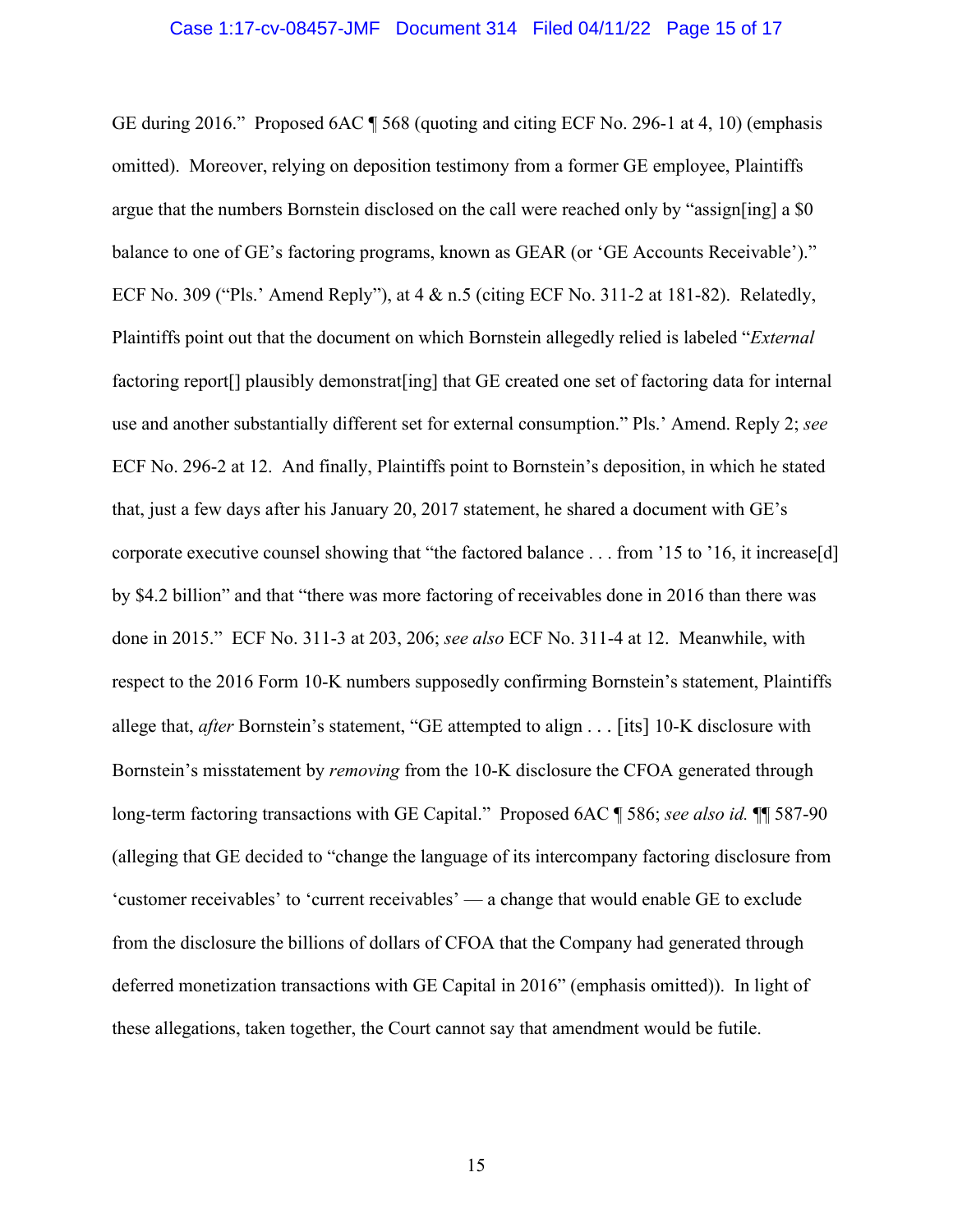### Case 1:17-cv-08457-JMF Document 314 Filed 04/11/22 Page 16 of 17

Finally, the Court concludes that Defendants fail to show they would be unduly prejudiced by the proposed amendment. "In gauging prejudice," a court should consider "whether an amendment would require the opponent to expend significant additional resources to conduct discovery and prepare for trial or significantly delay the resolution of the dispute." *Ruotolo*, 514 F.3d at 191 (internal quotation marks omitted). Here, the proposed amended Complaint adds no new defendants, does not lengthen the Class Period, and does not enlarge the class definition. Pls.' Amend. Mem. 14. Defendants have had ample notice of Plaintiffs' claim given that Plaintiffs attempted to plead it two times previously, and it is premised on the same theory as their existing claims. Lastly, Plaintiffs moved "before the close of discovery" when "neither a summary judgment briefing schedule nor a trial date has been set." *Agerbrink v. Model Serv. LLC*, 155 F. Supp. 3d 448, 454-45 (S.D.N.Y. 2016) (finding no undue prejudice). Put simply, Defendants' contention that this case will "grind to a halt" if the amendment is permitted, Defs.' Amend. Opp'n 20, is hyperbolic.

In short, Plaintiffs' motion to file a Sixth Amended Complaint is also GRANTED.

## **CONCLUSION**

For the reasons stated above, Plaintiffs' motions for class certification and for leave to file an amended complaint are GRANTED.

One housekeeping matter remains: The parties filed letter-motions to seal portions of their motion papers. *See* ECF Nos. 277, 294, 299, 307, 313. The Court granted these lettermotions temporarily pending its decision on the underlying motions. ECF Nos. 282, 301, 303, 312. It is well established that filings that are "relevant to the performance of the judicial function and useful in the judicial process" are considered "judicial documents" to which a presumption in favor of public access attaches. *Lugosch v. Pyramid Co. of Onondaga*, 435 F.3d